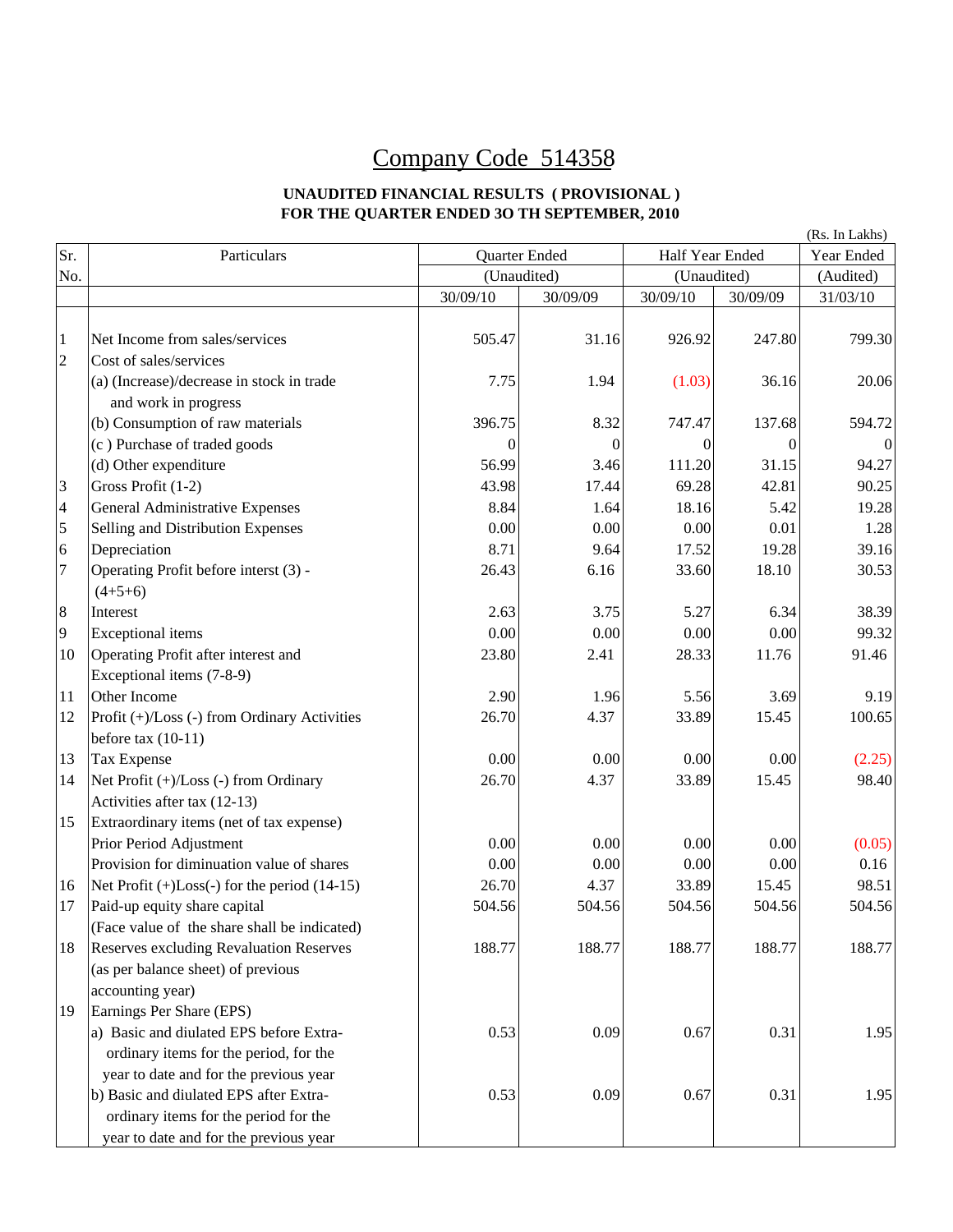| 20 | Public shareholding                                       |            |            |            |            |            |
|----|-----------------------------------------------------------|------------|------------|------------|------------|------------|
|    | Number of shares (in Lacs)<br>$\mathcal{L}_{\mathcal{F}}$ | 23.61      | 27.30      | 23.61      | 27.30      | 25.24      |
|    | Percentage of shareholding<br>$-$                         | 46.80%     | 54.10%     | 46.80%     | 54.10%     | 50.03%     |
| 21 | Promoters and promoter group shareholding                 |            |            |            |            |            |
|    | a) Pledged/Encumbered                                     |            |            |            |            |            |
|    | - Number of shares                                        | <b>NIL</b> | <b>NIL</b> | <b>NIL</b> | <b>NIL</b> | <b>NIL</b> |
|    | - Percentage of shares (as a % of the                     |            |            |            |            |            |
|    | total shareholding of promoter and                        |            |            |            |            |            |
|    | promoter group)                                           |            |            |            |            |            |
|    | - Percentage of shares (as a % of the                     | <b>NIL</b> | <b>NIL</b> | <b>NIL</b> | <b>NIL</b> | <b>NIL</b> |
|    | total share capital of the company)                       |            |            |            |            |            |
|    | b) Non-encumbered                                         |            |            |            |            |            |
|    | Number of shares (In lacs)<br>$\blacksquare$              | 26.84      | 23.15      | 26.84      | 23.15      | 25.21      |
|    | - Percentage of shares (as a % of the                     |            |            |            |            |            |
|    | total shareholding of promoter and                        | 100%       | 100%       | 100%       | 100%       | 100%       |
|    | promoter group)                                           |            |            |            |            |            |
|    | - Percentage of shares (as a % of the                     | 53.19%     | 45.88%     | 53.19%     | 45.88%     | 49.96%     |
|    | total share capital of the company)                       |            |            |            |            |            |
|    |                                                           |            |            |            |            |            |